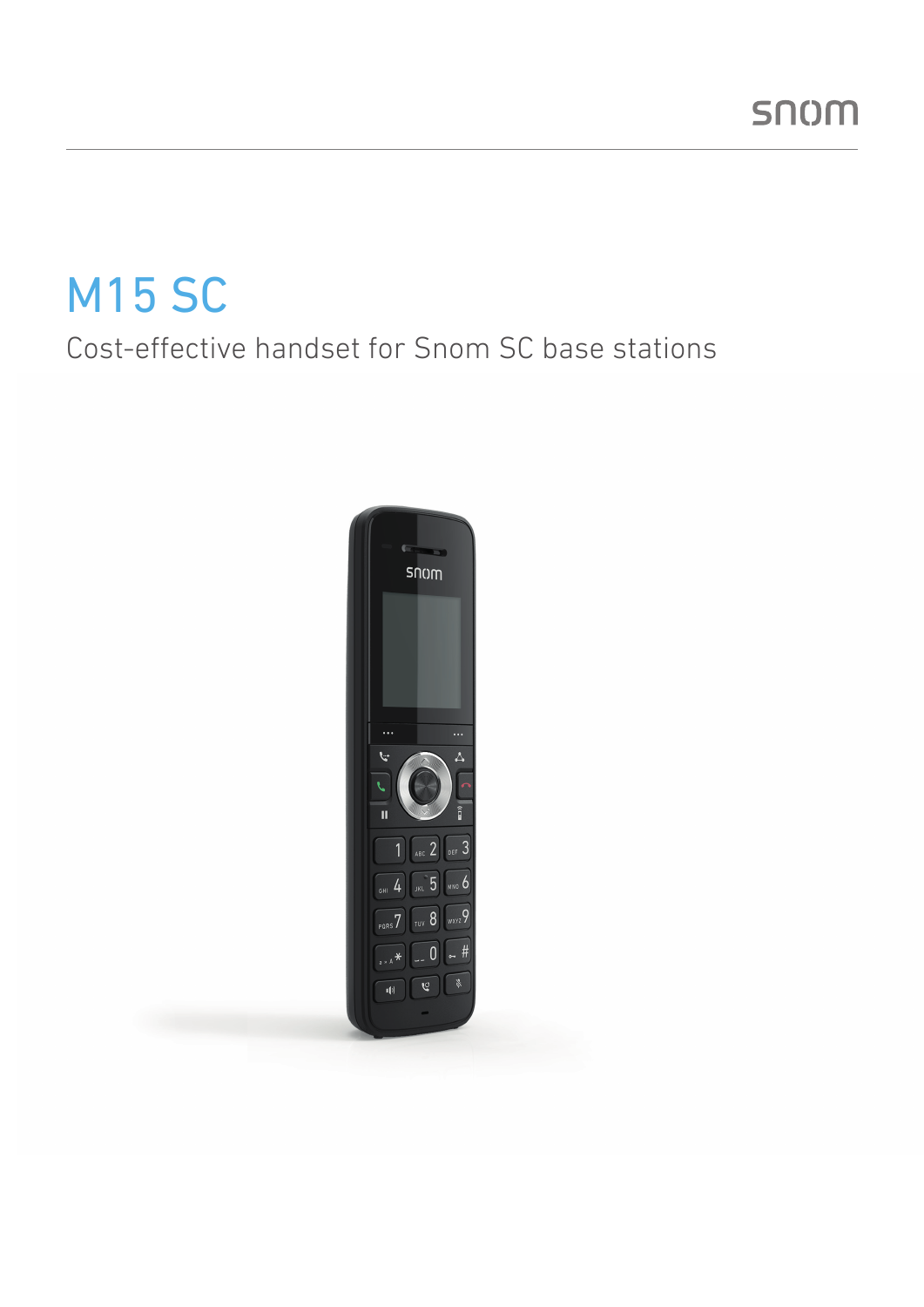### snom

## M15 SC



#### Key features

- · Battery life up to 7 days in stand-by and 7 hours talk time
- · Voicemail LED notification light
- · Illuminated keypad
- · Integrated belt clip
- · 2.5mm headphone jack
- · GAP compatible

The Snom M15 SC is a high performance cordless DECT VoIP phone to be used with single-cell bases. This modern DECT telephone is easy to use and perfect for everyday business needs. With a wide 1.7'' panoramic display, illuminated keypad and excellent voice transmission, the Snom M15SC is the right tool for a variety of applications.

An integrated belt clip makes it easy to carry the M15SC everywhere you go. A set of powerful batteries ensure up to 7 hours of talk time and up to a week on stand-by so you never miss a call.

The M15SC is the perfect choice: both in the office and at home the Snom M15SC meets all the requirements of the modern day working environment.

With the M200 SC base station, which can connect up to six M15SC handsets, it is possible to make up to four concurrent phone calls. This perfect combination provides maximum productivity at an excellent price.